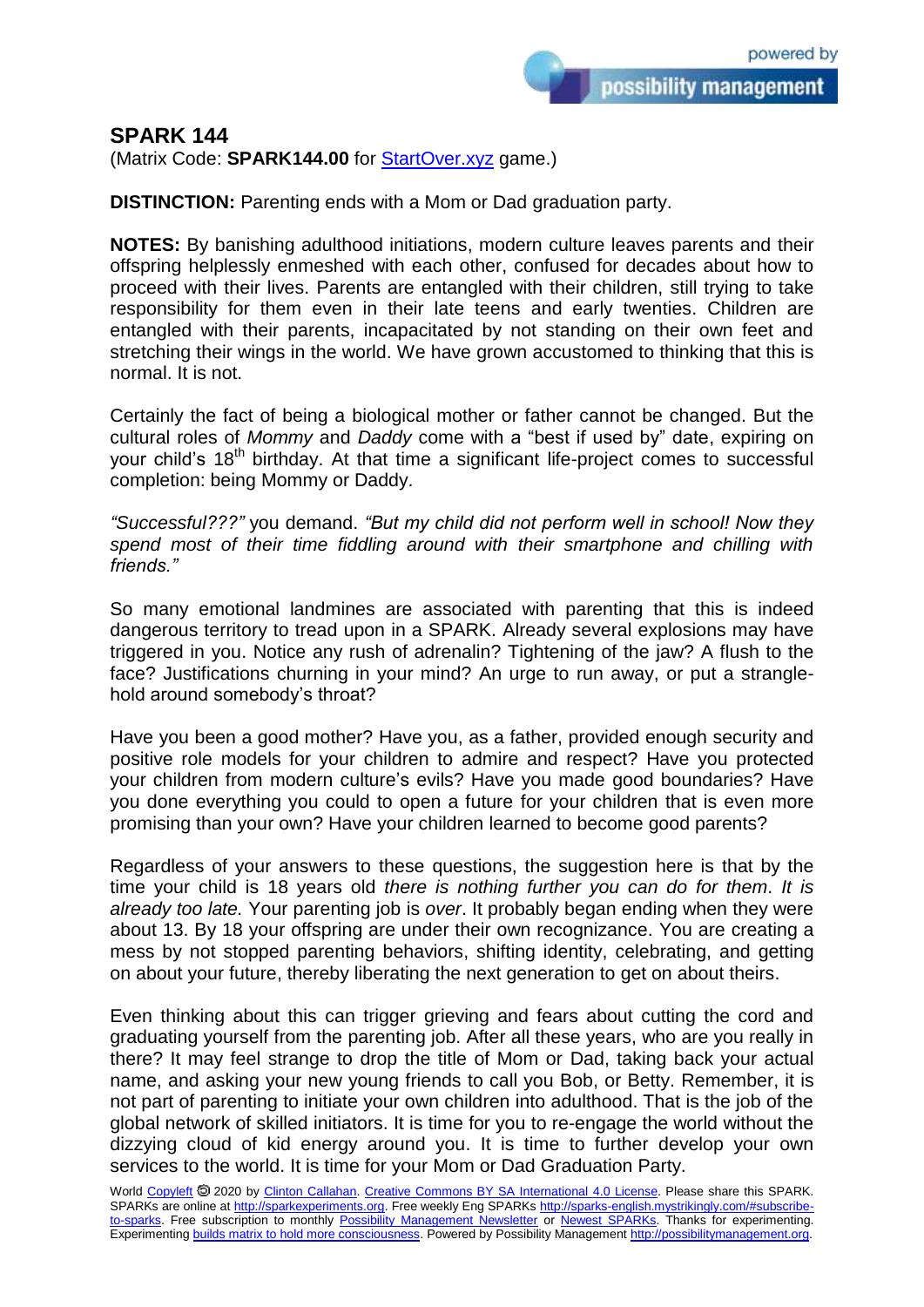Further considerations may arise:

- Are there men who will stand with my son whom he can ask for help? Will he feel that I have taken my love away? Will he still call me? [*The life of someone else is not in your control*.]
- What is my role now? [*Live your own adult life passionately and full out*.]
- What is the proper distance between us now? [*Respect for another human being. Stop assuming you have any idea who that young person actually is*.]
- What about Birthdays, or Christmas? How to enjoy a sense of "family" without manacles for each other? [*Where is your village? Get connected with your village. Your offspring have their own village connections to make*.]
- I would feel guilty going my own way and being happy if I see my child struggling. [*Respect their process*.]
- I am afraid of comments from family and friends wanting us to have a "normal" life. I am afraid they will accuse me if my child doesn't fit in. *[If you become more aware, the people around you are afraid they will also have to change. It helps to recognize that the "normal" given to us by the modern capitalistic patriarchal empire is a suicidal paradigm that long ago lost its legitimacy. You are an edgeworker, creating next culture. Being regarded by "normal" people as a misfit is part of the job description*.]
- I see my sons feeling a sense of responsibility for me because I don't have a partner… How do I release that? I have talked to them but nothing changes… [*A son must take his own balls back from his mother. She cannot give them back because by this act she would still have the authority. As mother you can take the balls out of your underwear drawer and put them out on the front porch. The rest is up to your son. A parallel thing can happen by the daughter going through the initiation of taking her center back from her father*.]
- What are my subtle actions, thoughts, words and behaviors that will keep my child trapped in the parent / child relationship? [*Excellent question for furthering your neutral self-observation!*]
- In the ways my child talks and thinks about women or men I see how much I "influenced" them in their views. Some I like very much. Some I really feel sad and ashamed about. [*It's too late for all this. No matter which parents a child has they adopt some parts of the parents' Boxes and reject other parts. Different children in the same family adopt and reject different parts. It is the child who chooses what they adopt or reject, not you. As young people go through authentic adulthood initiatory processes those Box attitudes and behaviors fall off automatically. They do not matter. Focus on delivering your archetypal lineage to the world. The parenting thing is over for you*.]

Take such considerations to your next *Possibility Lab* and go through them excellently, completely, in the company of other evolving adults. Big changes are happening. The next chapter of your life starts.

## **EXPERIMENTS:**

World [Copyleft](https://en.wikipedia.org/wiki/Copyleft) <sup>®</sup> 2020 by [Clinton Callahan.](http://clintoncallahan.mystrikingly.com/) [Creative Commons BY SA International 4.0 License.](https://creativecommons.org/licenses/by-sa/4.0/) Please share this SPARK. SPARKs are online at [http://sparkexperiments.org.](http://sparks-english.mystrikingly.com/) Free weekly Eng SPARKs [http://sparks-english.mystrikingly.com/#subscribe](http://sparks-english.mystrikingly.com/#subscribe-to-sparks)[to-sparks.](http://sparks-english.mystrikingly.com/#subscribe-to-sparks) Free subscription to monthly [Possibility Management Newsletter](https://possibilitymanagement.org/news/) or [Newest SPARKs.](https://www.clintoncallahan.org/newsletter-1) Thanks for experimenting. Experimentin[g builds matrix to hold more consciousness.](http://spaceport.mystrikingly.com/) Powered by Possibility Managemen[t http://possibilitymanagement.org.](http://possibilitymanagement.org/) **SPARK144.01** Have a *MOM OR DAD GRADUATION PARTY!* Here is a sample Invitation: *Dear Friends, I invite you to my "Mother's Graduation Party" happening on Friday October 11, from 5-9pm. This is a sacred ceremony to celebrate officially graduating from the caretaking part of being a mother (never from the space of*